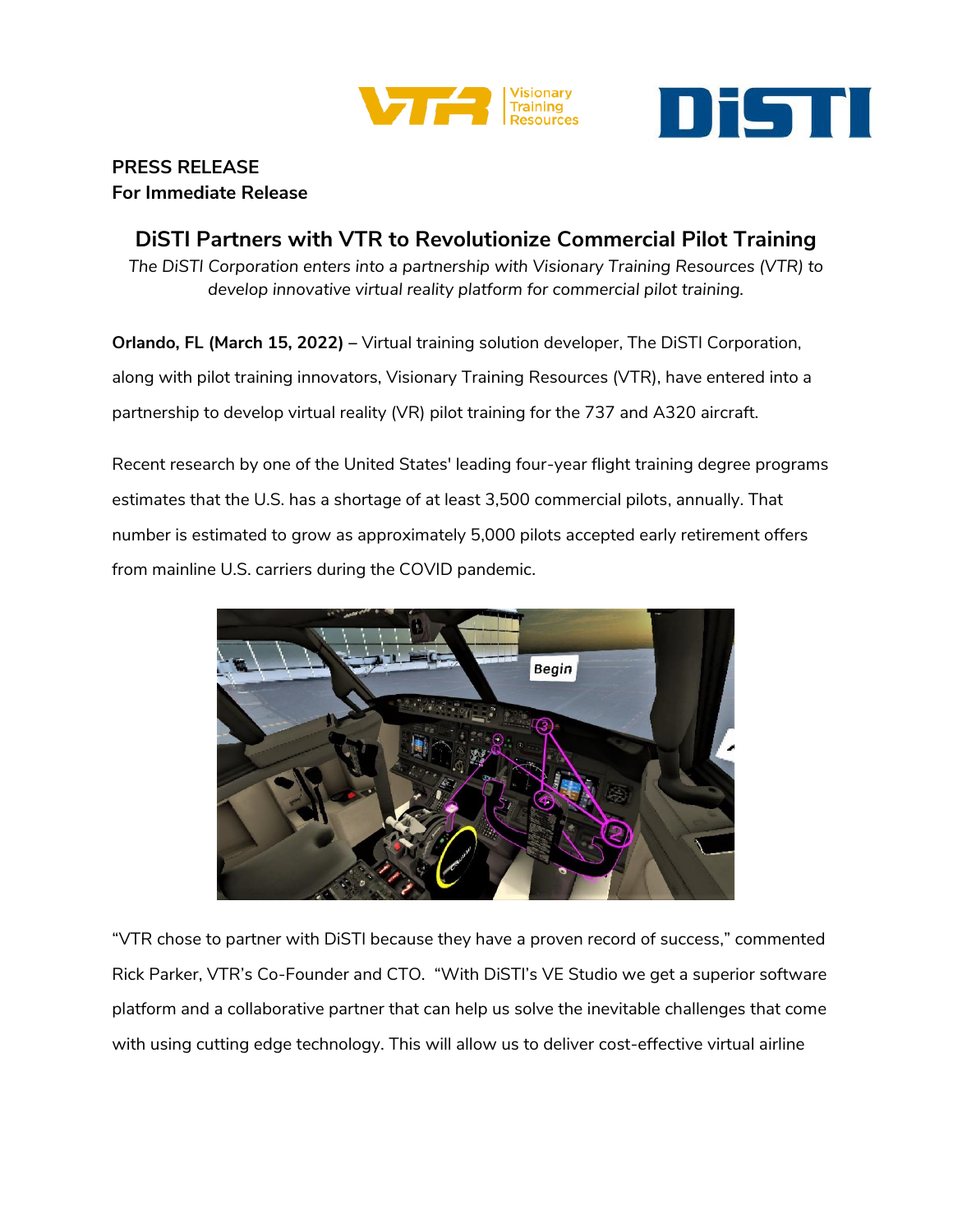pilot training solutions that meet the complex and customized requirements of commercial airlines."

Focusing on the popular Airbus A320 and the Boeing 737 aircraft, DiSTI and VTR are working to optimize the time pilots spend in training; while simultaneously delivering lower costs compared to traditional airline training methods alone.

This VR-focused solution creates a detailed digital twin of each of the aircrafts' flight decks, allowing pilots to interact with switches, dials, and levers to build muscle memory before entering more costly simulator training. Additionally, the solution is entirely portable, deploying on mobile VR headsets like the Pico NEO Pro Eye.

In addition to the tracking of all virtual interactions, this solution utilizes the eye-tracking technology provided by the VR headset to track visual inspection tasks performed by the student automatically. With the ability to integrate into any learning management system (LMS) via DiSTI's Schoolhouse software, students can train from anywhere while having their results recorded and achievements tracked for future review at their respective training entities.

"The combination of immersion, spatially accurate movements, eye tracking, and portability make this solution ideal for procedure training," explains Chris Van Duyne, DiSTI's Chief Engineer. "And because the students can train on their own, they can practice as much as they need, so pilots are optimally prepared when they show up to the full flight simulator."

In its Safety Briefing, the FAA highlighted that the shortage of pilots demands more accessible means for training. The partnership between DiSTI and VTR aims to reduce the unpredictability and costs for airlines by providing highly standardized pilot training and better preparing pilots for simulator training.

To learn more about The DiSTI Corporation's virtual training development and solutions, please contact [sales@disti.com.](mailto:sales@disti.com)